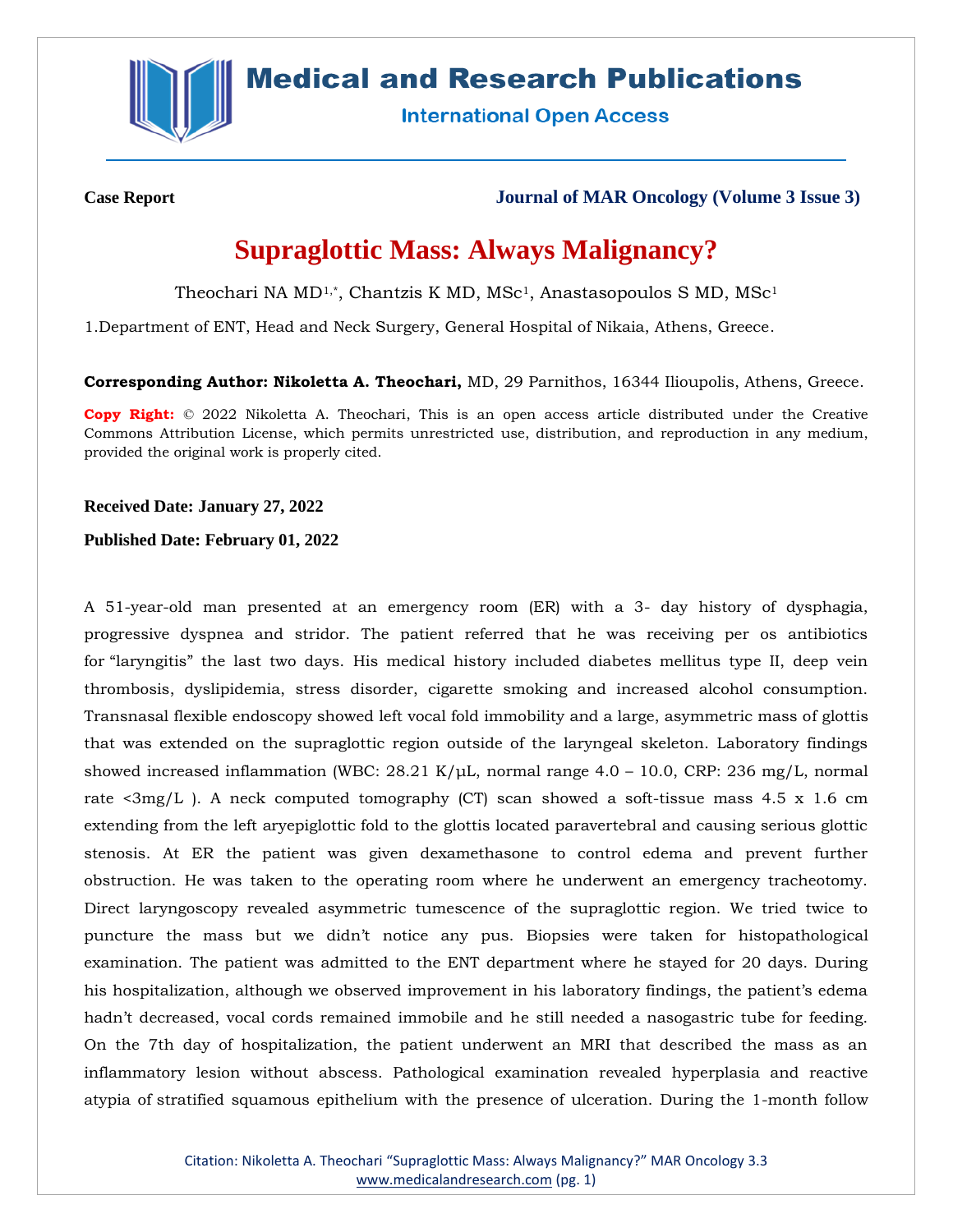## **Journal of MAR Oncology (Volume 3 Issue 3)**

up transnasal flexible endoscopy showed no detectable laryngeal lesions and the vocal fold mobility was intact.

#### **What is your diagnosis?**

1. Laryngeal carcinoma Contact ulcer granuloma

B. CT

- 2. Inflammatory thickening
- 3. Papilloma

#### **Diagnosis.**

### **Inflammatory thickening**



C. Image from endoscopy before treatment





D. Image from endoscopy after treatment



E. Histopathological image



Figure. A. MRI of the larynx B. CT of the larynx C. Transnasal endoscopy before treatment D. Transnasal endoscopy after treatment E. Histopathological image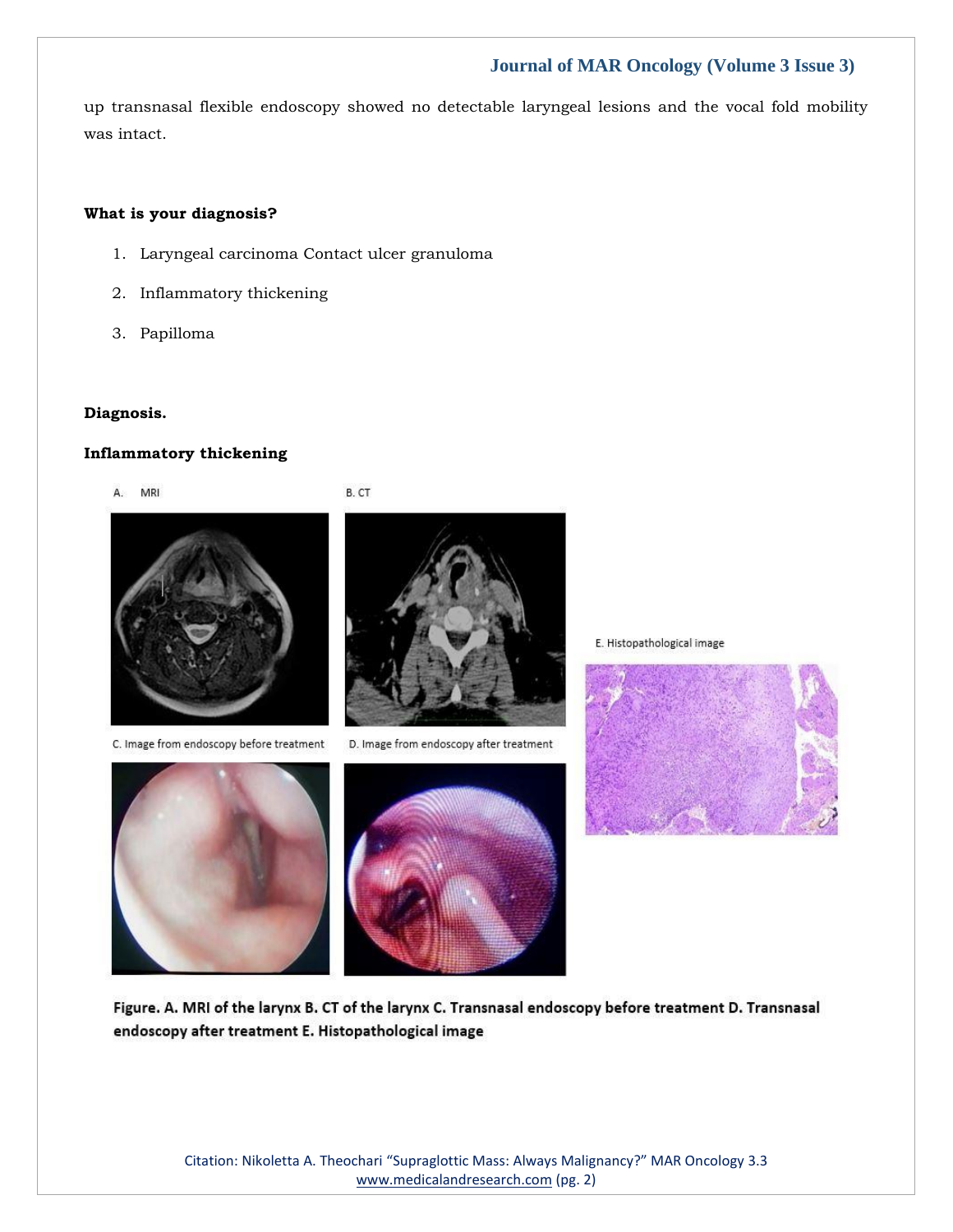#### **Discussion**

Laryngeal tumors are divided into benign, malignant lesions and a variety of inflammatory diseases.**[**1**]**  Squamous cell carcinomas (SCC) comprise 95 % of all laryngeal masses and arise from the glottic region and namely the true vocal cords. Other laryngeal malignancies include carcinoma in situ, verrucous, spindle cell and basaloid SCC, undifferentiated carcinoma, adenocarcinoma, miscellaneous carcinomas (adenoid cystic, neuroendocrine carcinomas, etc) and sarcomas.**[**2**]** With regards to benign tumors, papilloma accounts for 85 % of all benign lesions. Other types include chondroma, lymphangioma, schwannoma, haemangioma, adenoma, neurofibroma, fibroma, granular cell myoblastoma, leiomyoma, lipoma, rhabdomyoma and paraganglioma.**[**2,3**]** Clinically, inflammatory tumors appear as fibrous nodules, polypoid tumors, pedunculated tumors, inflammatory thickenings, papillary growths and contact ulcer granulomas.**[**4**]**

In 1938, New and Erich described inflammatory thickenings as the result of an inflammatory process that produces a tumor-like thickening of a part of the larynx rather than a nodular, polypoid, pedunculated or papillary type of tumor that projects into the laryngeal lumen. **[**4**]** When these tumors have large dimensions they may cause enough obstruction in the larynx to induce severe dyspnea, hoarseness and swallowing pain. Moreover, if the lesion involves extensively a vocal cord, it can cause immobility due to inflammatory induration. When ulceration coexists, as happened in our case, the lesion strongly mimics a malignant condition. Therefore, an inflammatory tumor may bear a similarity to any type of laryngeal neoplasm not only in clinical manifestation (symptoms and mode of onset ) but also in gross appearance.

Since inflammatory thickenings limited to the larynx may mimic the initial presentation of laryngeal cancer, they should be studied primarily with CT. MRI is rarely indicated in inflammatory conditions of the larynx since a significant proportion of MR studies will be of poor quality owing to motion artifacts. Therefore, such studies will add limited additional information that might alter serious decisions.**[**5**]** However, MRI is mandatory for differential diagnosis between malignant and nonmalignant tumors. In our case, MRI played a crucial role in deciding not to make a laryngectomy to our patient, since it revealed that the mass was an inflammatory thickening. What is important in the diagnosis of these lesions is to determine that the condition is inflammatory and not malignant. For this purpose, a histopathological examination is mandatory.

With regards to treatment modalities, most of these thickenings are expected to eradicate with nonsurgical conservative treatment. In our case, the patient received antibiotics and corticosteroids and after one month of follow-up, there was no lesion. However, if the mass doesn't resolute after some weeks or if there is a doubt that the tumor is malignant and excision should be performed.**[**1**]**